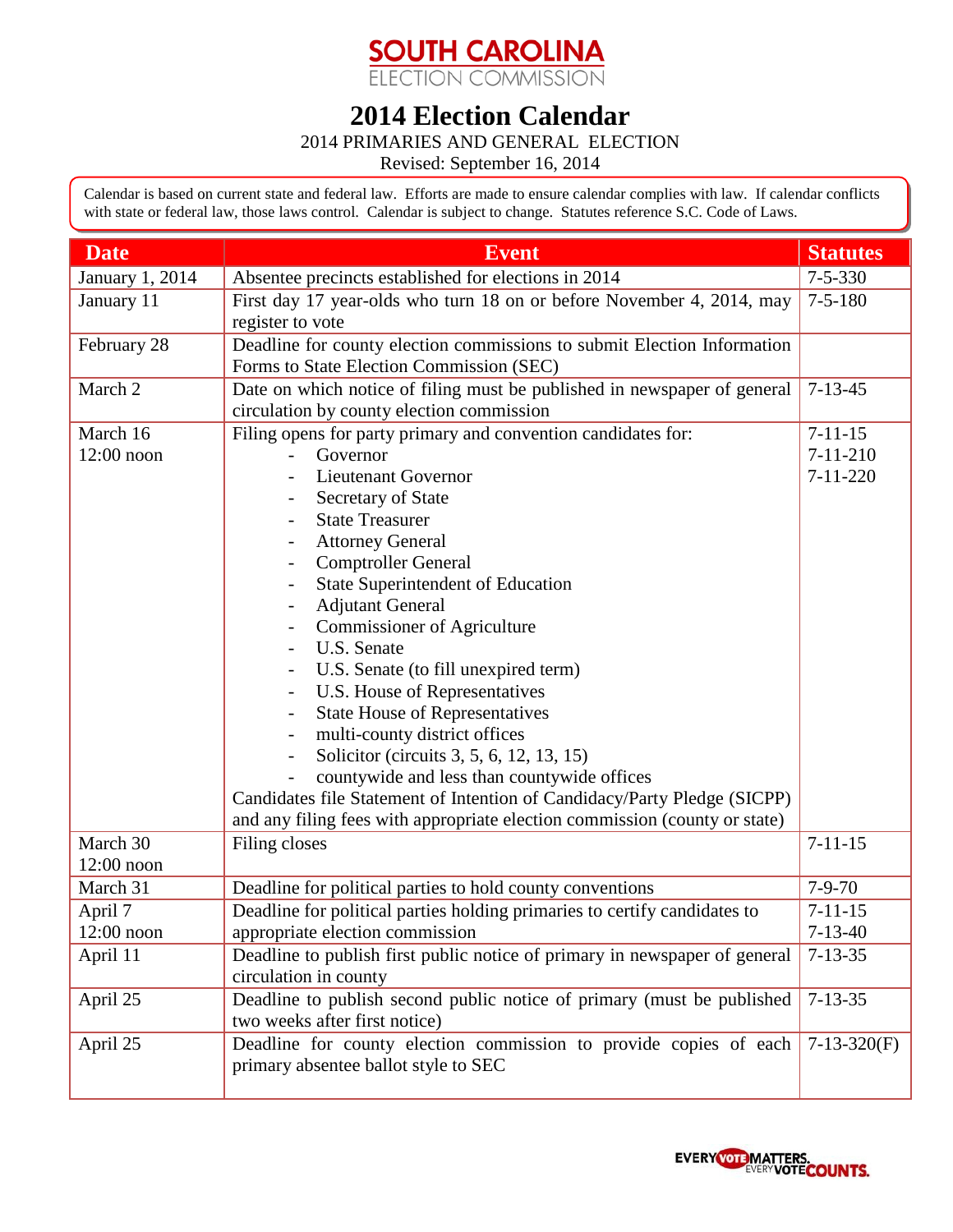| April 26           | Deadline to mail absentee ballots to UOCAVA voters                                         | $7 - 15 - 405$  |
|--------------------|--------------------------------------------------------------------------------------------|-----------------|
|                    | (Uniformed and Overseas Citizens Absentee Voting Act)                                      |                 |
| April 26           | Deadline for political parties to submit list of prospective poll managers                 | $7 - 13 - 72$   |
|                    | for primary to county election commission                                                  |                 |
| May 10             | Deadline to register to vote in June 10 Primaries                                          | $7 - 5 - 150$   |
| May 15             | Deadline for political parties to hold state conventions                                   | $7-9-100$       |
| June 10            | Primary Election Day. Polls open 7:00 a.m. until 7:00 p.m.                                 | $7 - 13 - 40$   |
|                    |                                                                                            | $7 - 13 - 60$   |
| June 12            | Deadline for county election commission to hold provisional ballot                         | $7 - 17 - 510$  |
| before $1:00$ p.m. | hearing, canvass votes, and certify results. CEC should certify official                   |                 |
|                    | results to SEC by 1:00 p.m., June 12.                                                      |                 |
| June 14            | Board of State Canvassers meets to canvass votes and declare results of                    | $7 - 17 - 510$  |
| before 12:00 noon  | primaries for federal, state and multi-county offices                                      |                 |
| June 16            | Deadline for filing protest of primary with appropriate county or state                    | $7 - 17 - 520$  |
| $12:00$ noon       | party executive committee                                                                  | $7 - 17 - 560$  |
| June 19            | Protest hearings held by appropriate party executive committee                             | 7-17-530        |
|                    |                                                                                            | 7-17-570        |
| June 20            | Deadline for notice of appeal to the state party executive committee from                  | $7 - 17 - 540$  |
| $3:00$ p.m.        | decisions by county party executive committee                                              |                 |
| June 21            | Deadline for state party executive committee to hear appeals                               | $7 - 17 - 550$  |
| 12:00 noon         |                                                                                            |                 |
| June 24            | <b>Primary Runoff</b> (if required)                                                        | $7 - 13 - 40$   |
|                    | NOTE: Certification and protest procedures for runoffs follow same time<br>frame as above. |                 |
| July 15, 12:00     | Deadline to submit petition to appropriate election official for name to be                | $7 - 13 - 351$  |
| noon               | placed on General Election ballot                                                          |                 |
| August 15, 12:00   | a) Deadline to check petitions and certify petition candidates                             | $7 - 13 - 350$  |
| noon               | b) Deadline to certify referendum questions to the county election                         | $7 - 13 - 351$  |
|                    | commission to be placed on General Election ballot                                         | 7-13-352        |
|                    | c) Deadline for political parties to certify candidates to appropriate                     | $7 - 13 - 355$  |
|                    | election commission                                                                        |                 |
|                    | d) Deadline for nonpartisan candidates to file and be certified for General                |                 |
|                    | Election ballot (actual filing deadlines for some non-partisan offices                     |                 |
|                    | could differ according to local legislation)                                               |                 |
| September 5        | Deadline to publish first public notice of General Election in newspaper of                | $7 - 13 - 35$   |
|                    | general circulation in county                                                              |                 |
| September 15       | Deadline for county election commission to provide copies of general                       | $7-13-320(F)$   |
|                    | election absentee ballot styles to SEC                                                     |                 |
| September 19       | Deadline to publish second public notice of General Election (must be                      | $7 - 13 - 35$   |
|                    | published two weeks after first notice)                                                    |                 |
| September 20       | Deadline to mail absentee ballots to UOCAVA voters                                         | $7 - 15 - 406$  |
|                    | (Uniformed and Overseas Citizens Absentee Voting Act)                                      |                 |
| September 26       | Deadline to mail notice of preparation of voting machines (should be                       | $7 - 13 - 1750$ |
|                    | mailed so that reasonable notice is given of the actual date(s) of                         |                 |
|                    | preparation of all voting machines (ABS and election day) will begin,                      |                 |
|                    | deadline is based on necessity to notify parties prior to preparation of in-               |                 |
|                    | office ABS machines)                                                                       |                 |